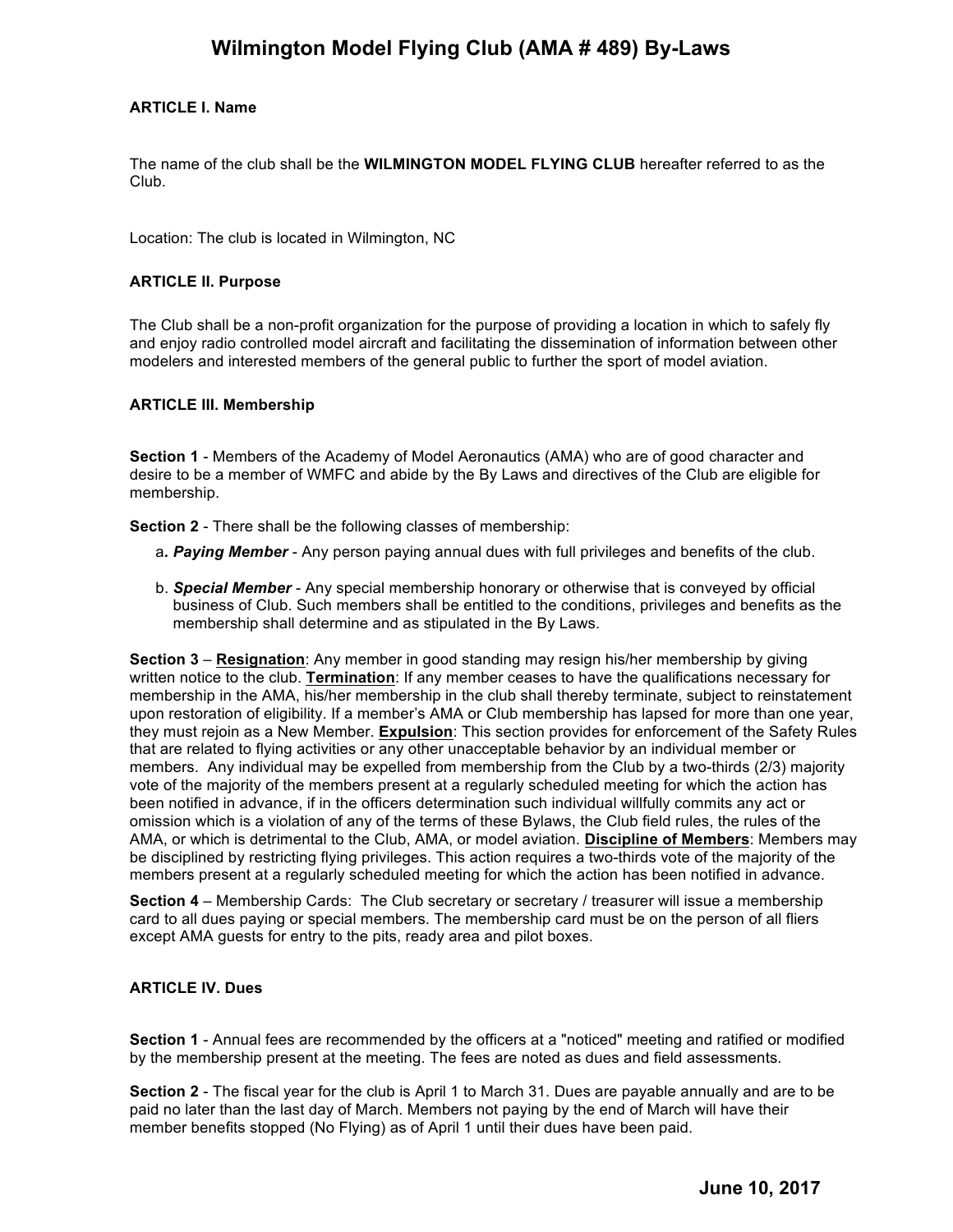**Section 3** - Dues are paid in accord with the following formula (rounded to the nearest dollar):

*Regular* (>17 years of age) - **100**% *Junior* (<18 years of age) - **50**% *Additional Family Me***mbers** (same household) - **50**% *Special* - As specified for each case

**Section 4** - Special assessments may be levied based on a two thirds majority vote of the members present at a regularly scheduled meeting. Only one assessment will be levied per household. If there is only a junior member in a household, the junior member will be levied only 50% of the regular assessment.

**Section 5** - Initial New Regular Members will pay a one time \$50 Initiation Fee in addition to dues. Junior and Additional Family Members will be exempt from an initiation fee. New member dues will be prorated based on the number of months remaining during the FY to include the joining month, rounded to the next dollar.

# **ARTICLE V. Officers**

**Section 1** - Officers of the Club shall be the following: *President, Vice President, Secretary, Treasurer OR a combined Secretary/Treasurer* 

**Section 2** - The duties of the officers shall be as follows:

*President - The President is the official representative of the Club and serves at the pleasure of the membership. The office is charged with the responsibility of carrying out the operation of the Club in accord with these By Laws and any other directives or policies established by the membership. The office presides over the meetings of the club and acts as the official spokesperson for the Club. The President is responsible to appoint a Safety Officer, Newsletter Editor and any other committees as is required to carry out the business and activity of the club. The President is an Ex-Officio member of all committees.* 

*Vice President - This office is responsible to serve as program chairman and arrange for programs to be presented at regular meetings and to oversee other special activities that the Club undertakes. In addition, this office is to perform the duties of the President in his absence or inability to perform.* 

*Secretary - This office is to keep the official records of the Club. These include the required AMA registrations and reports, membership roles, insurance policies, leases, official communications, minutes of meetings including votes taken and the results, charters of incorporation and any other important records. This office will publish a club membership roster every March and at any other time necessary.* 

*Treasurer - This office maintains an exact record and accounting of the funds received and disbursed by the Club. The Treasurer also provides financial reports at each meeting and presents the proposed budget in March and maintains copies of the membership-approved budget. The Treasurer collects dues and all other monies and this office makes arrangements for the safe keeping of the clubs monies in checking accounts and other financial instruments as is appropriate*.

**Section 3** - Officers are to be nominated and elected at the regular meeting in November. They are elected to serve for a term of one-year running from January 1 to December 31. Officers may serve successive terms provided they are duly elected for each such term.

**Section 4** - The fiscal authority for officers is as follows: (1) the President can approve expenditures up to \$200 above the membership approved budgeted items and unbudgeted items up to \$200 which are clearly needed for the operation of the Club, (2) the Vice President can approve expenditures that are within the membership approved budget for budgeted projects and project activities authorized by the Club, and (3) the Secretary is authorized to approve expenditures directly associated with executing those duties specified by these By Laws.

**Section 5** - Officers may be removed from office by a two-thirds vote of the members present at a regularly scheduled meeting for which the vote has been noticed by mail posted to the membership at least two weeks before the meeting date.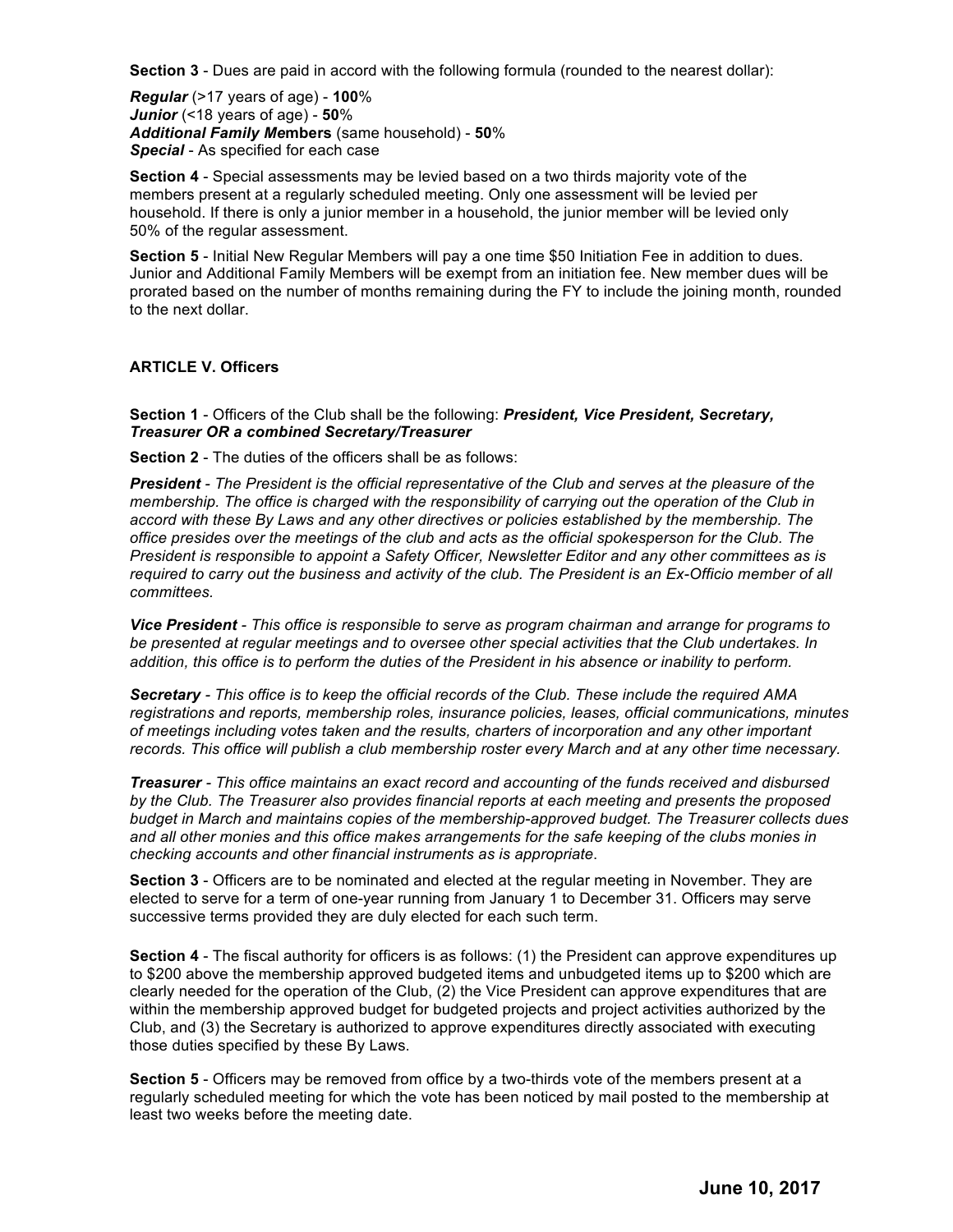#### **ARTICLE VI. Meetings**

**Section 1** - Regular meetings of the club are to take place no less than quarterly on a day, at a time and a place as determined by the club officers.

**Section 2** - Unless otherwise specified in these By Laws, Roberts Rules of Order shall apply for the conduct of Club business.

**Section 3** - Where the phrase "noticed in advance" is used regarding business to be conducted at regular meetings, publishing this notice in the club newsletter, telephone committee or a special posting to all members constitutes meeting this requirement.

**Section 4** - For conducting normal Club business not otherwise specified within these By Laws, a quorum shall consist of the total members present at a regularly scheduled meeting and a simple majority shall be sufficient to carry a motion.

# **ARTICLE VII. Flying Site**

**Section 1** - Field Rules for safe flying are to be established and accepted by the club membership. Compliance with these rules and the AMA rules are mandatory for flying at the club field.

**Section 2** - AMA safety rules and the Field Rules are to be posted at the flying site.

**Section 3** - Annually and after any change in the Field Rules, a copy is to be distributed to each club member.

**Section 4** - Changes in Field Rules require a two thirds vote of the members present at a regular scheduled meeting provided they have been discussed at the prior meeting and the vote has been noticed in advance of the meeting.

#### **ARTICLE VIII. Amendments**

These By Laws may be amended, repealed or new provisions adopted at any regular meeting by a two thirds vote of the members present, provided such change has been proposed and discussed at the previous meeting and the vote has been noticed in advance of the meeting.

# **ARTICLE IX. Grievance Procedure (Flight and Safety Rules)**

The grievance procedure provides a mechanism to enforce existing safety rules by providing a progressive disciplinary system when needed. Although most complaints can be resolved informally, if a complaint is serious or cannot be resolved informally, the matter should be referred to the Club officers for their consideration by means of a Grievance Form to be filled out and turned into a Club officer. At least one witness is required. See attached Club Grievance Form.